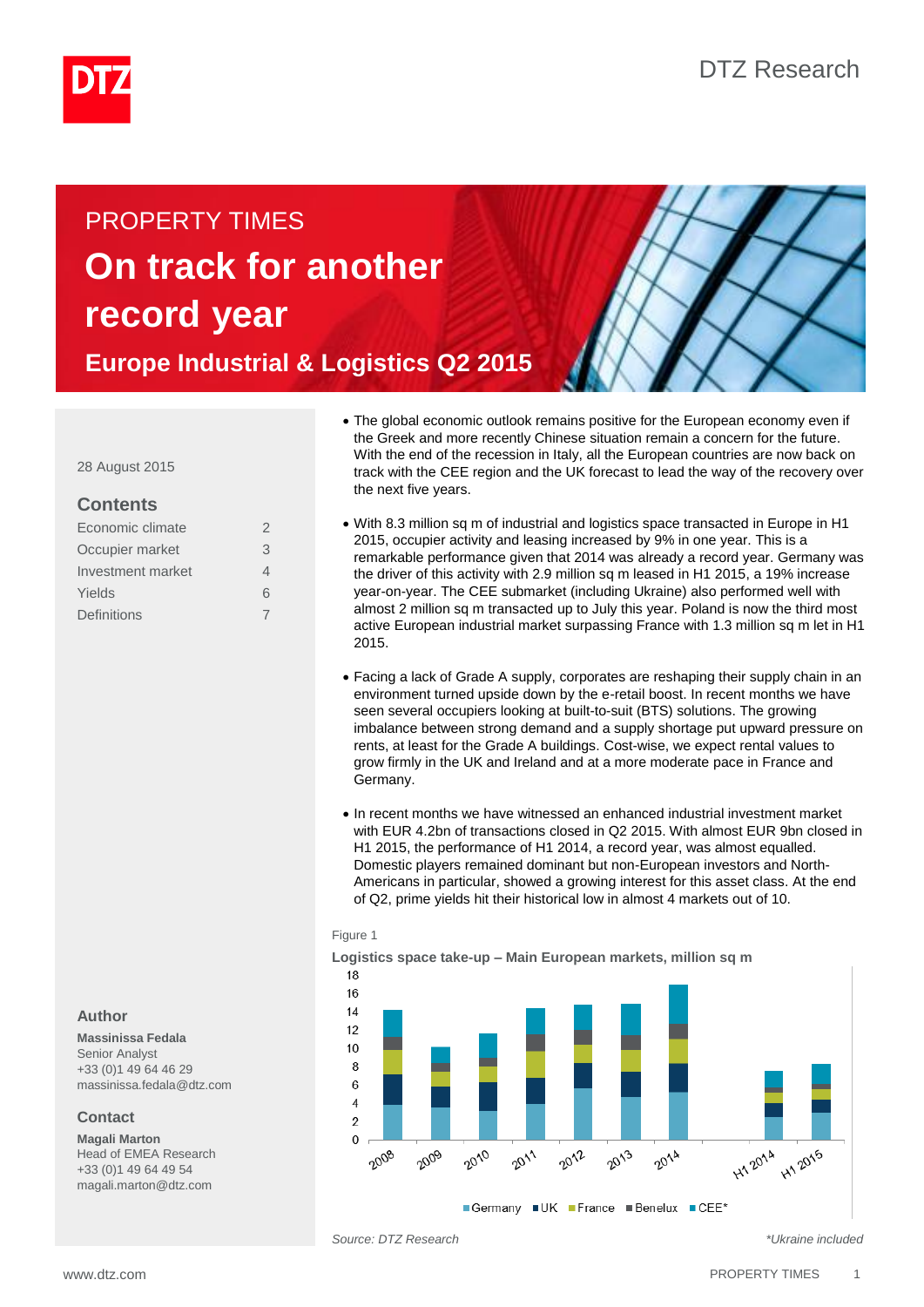# <span id="page-1-0"></span>**Economic climate**

# **European economy presses the pause button**

The Greek situation remains on European minds following the election of the Syriza party at the beginning of 2015. Negotiations between Greece and its creditors have strained since then with a peak reached in early July with the referendum on the bailout program offered by the troika. As the scenario of a Grexit is not anymore a complete fantasy, forecasts have been slightly downgraded across the board.

The PMI composite index for the Euro area is down to 53.7 at the start of the third quarter from a high of 54.2 in June. Signs of increasing cautiousness from both consumers and corporate companies are becoming visible. Major decisions are being postponed at short notice because of a lack of economic certainty.

Notwithstanding this, the global picture remains positive and the European economy gained momentum in the first part of 2015. Italy, the last European economy in recession is now back to positive territory.

After strong results in 2014, the CEE countries should keep the leading position in the region with an expected GDP growth of 3.2% p.a. over the next five years. The performance of the UK is also noticeable with a forecast GDP growth of 2.5% p.a. between 2015 and 2019. By contrast, the Eurozone giants, Germany and France, are expected to lag behind with GDP growth of 1.6% and 1.5% p.a. over the same period (Figure 2).

# **European industrial production back to positive growth**

After a difficult year in 2014, industrial production is expected to gain momentum in the next few quarters, especially in peripheral countries. The CEE region remains Europe's factory with industrial production growing at a strong 4.8% p.a. over the previous five years and expected to remain at a robust 4.0% p.a. over the next five years. The PMI manufacturing index for the Euro area decreased to 52.2 in July but remained in positive territory. One of the strongest recoveries is set to take place in Southern Europe with 2.1% p.a. growth expected up to 2019 while activity was stuck below the water line in the previous years (Figure 3). The PMI manufacturing index already past its 2010 peak in Spain and is on its way to the 2006 one. Manufacturers have benefited from new competitiveness gains from the falling Euro and energy prices.

# **Foreign exchanges not boosted by a weak Euro**

Surprisingly, the weak Euro, the low inflation and the improving global economy did not contribute to more exports or international trade for the Eurozone countries in 2014.

As for the other macro aggregates, CEE is expected to remain the most active with international trade to expected to grow at a solid pace of 5.3% p.a. until 2019. International trade is expected to rebound in the UK as well, mainly through high level of imports while exports remain relatively dull.



*Source: Oxford Economics* 







*Source: Oxford Economics*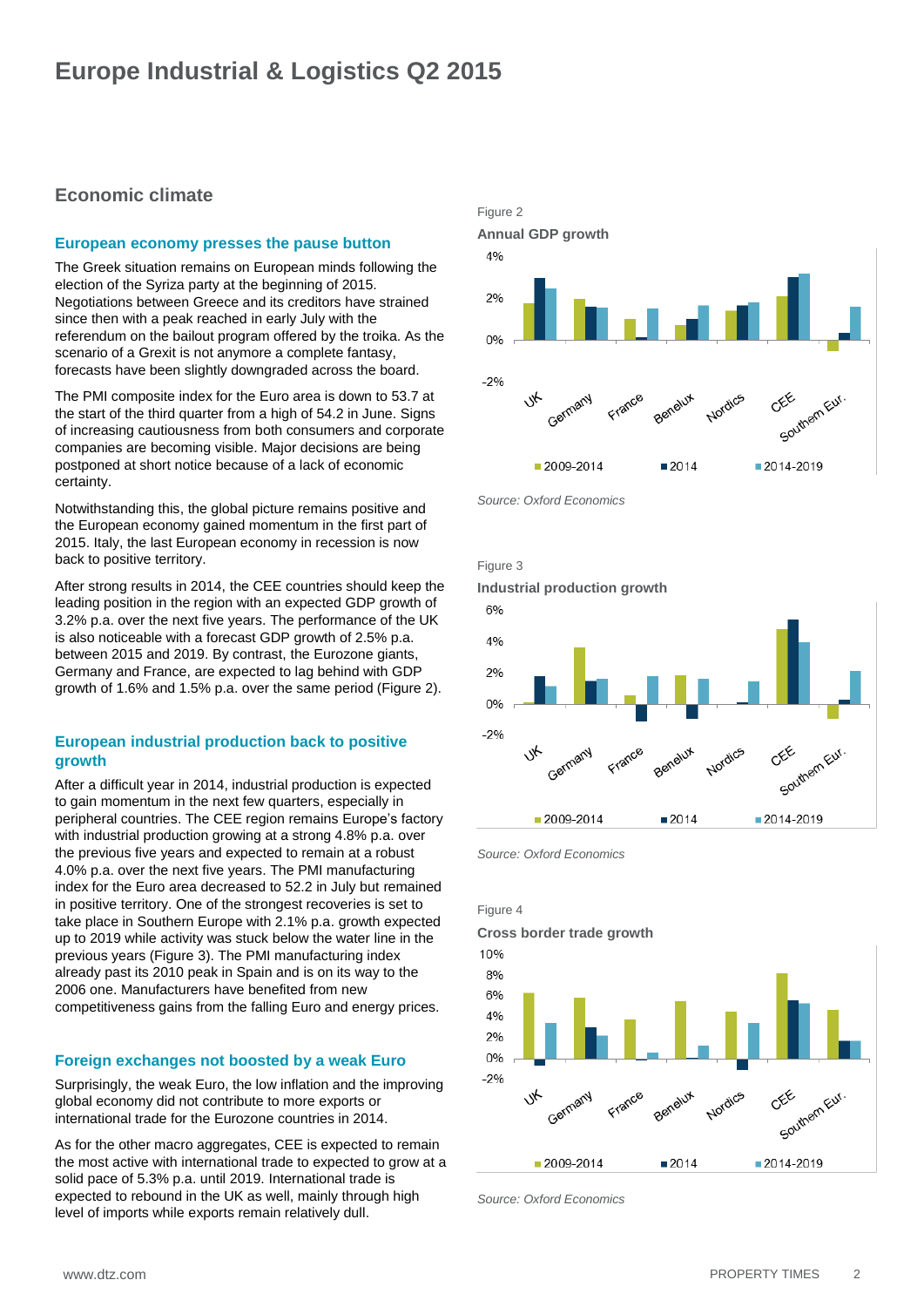# <span id="page-2-0"></span>**Occupier market**

# **Strengthen occupier activity across Europe**

In the first half of 2015 the European industrial occupiers transacted 8.3 million sq m, a 9% increase in comparison with H1 2014. We forecast the upward trend to continue for the remainder of the year with the full year figure likely to surpass the 2014 record year.

Location-wise, in H1 2015 Germany attracted corporates with almost 2.9 million sq m of transacted space, a 19% increase from last year.

The CEE submarket (including Ukraine) had 2 million sq m leased, up by 18% as opposed to the H1 2014 figure. The main drivers of the region were the Czech Republic and Poland with 33% and 65% share respectively.

The occupier activity grew in the Czech Republic with 670,000 sq m occupied, a 65% increase in one year and the highest growth at a European level. At the year-end we forecast the Czech industrial market activity to reach a record of 1 million sq m.

Poland continued to be the main front-runner of the CEE industrial market with 1.3 million sq m transacted in H1 2015. Since 2014 Poland ranked third in the European industrial market in terms of letting activity. Demand from tenants remained high despite a slowdown in the eastern part of the country given the instability of the Ukrainian situation. Competitive rental values, transport infrastructure and qualitative supply are just a few benefits that attract occupiers in this particular location. Examples include AMAZON preparing to develop of its fourth Polish warehouse (120,000 sq m) in Lodz.

# **Market driven by BTS solutions due to lack of quality supply**

As e-retail related development continues and with few modern supply options available on the market, retailers, industrial and logistic companies have no other solution but to choose the BTS schemes. In the UK, these projects accounted for 80% of the Grade A occupier activity.

A similar pattern was noticed in France where nine out of the ten most significant logistic transactions that have been signed since the beginning of the year were through turnkeys or owner-occupier deals. Large retailers were the drivers of this activity with CARREFOUR signing two turnkey operations in Q2 2015 for 63,000 sq m and 68,000 sq m respectively in the French regional markets.

Vacancy rates remain rather low across Europe, with a range from 5.6% in Poland to 12.1% in Ukraine. In the UK, the market is characterised by low Grade A availability and therefore pushing rents up across the country.

Figure 5

**Logistics space take-up – Main European markets, million sq m**

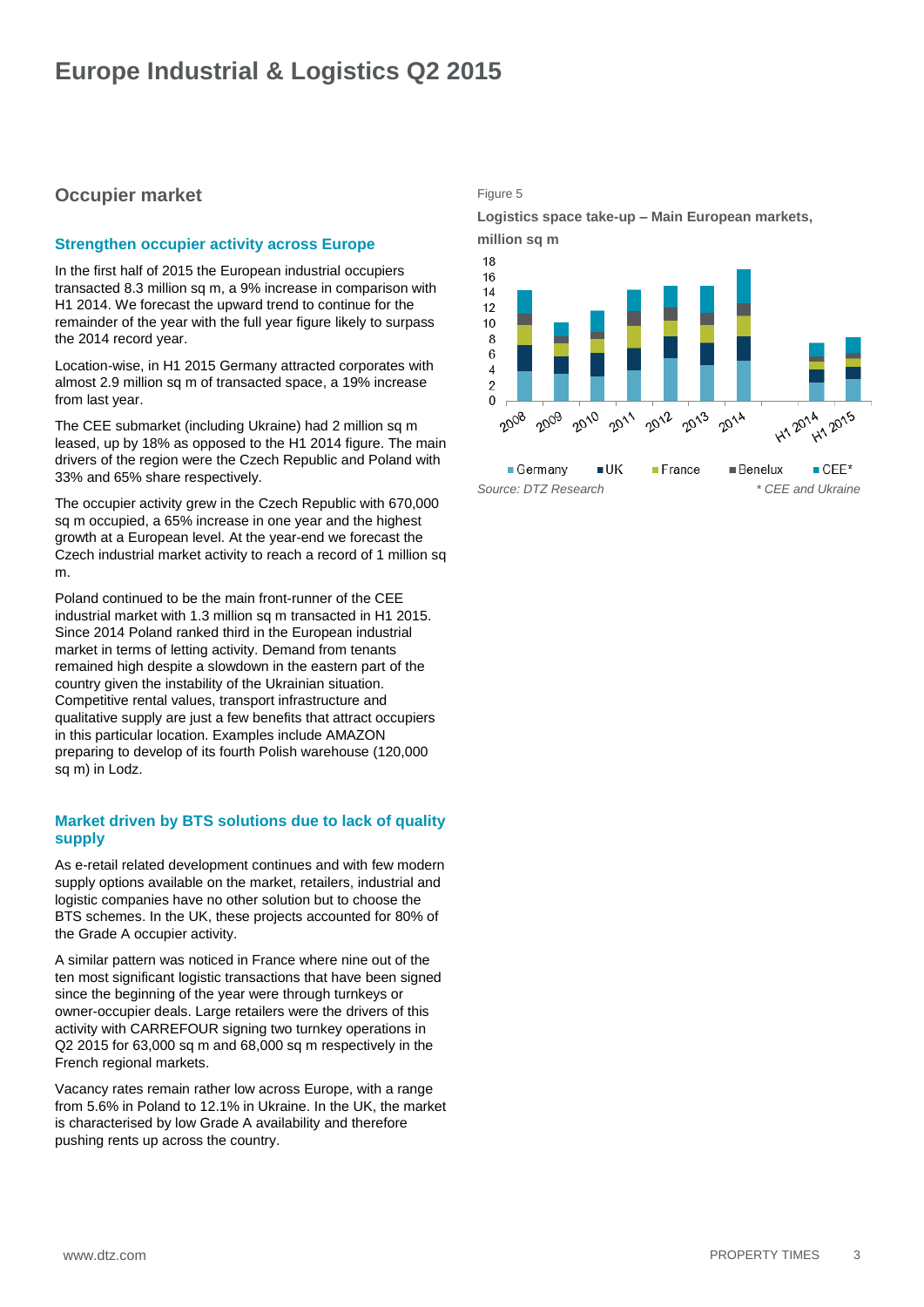# <span id="page-3-0"></span>**Rental growth in Dublin returns from the post crisis period**

In line with the economic environment that is gaining momentum, the rental values are expected to increase in the coming years. Across Europe, these are expected to grow at an average rate of 1.7% p.a. up to 2019.

The highest increase is forecast in Dublin with an expected rental growth of 6.7% p.a. up to 2019. Highly impacted by the global crisis since 2008, the Irish market went through a decline in both activity volume and rental values. A robust GDP growth outlook since 2015 (+3.8% upon the ICB) coupled with a lack of modern premises will put upward pressure on the rental values.

With UK rental values amongst the most expensive in Europe they are still expected to continue growing at a sustained pace of 3.1% p.a. up to 2019 in Birmingham and 1.9% p.a. in Greater London. Rents have already risen by 10% in these sought after locations over the past 12 months and the lack of Grade A options will continue putting upward pressure on the rental values.

With a shortage of quality space in the Benelux markets as well rental levels are forecasted to increase. In Belgium, logistics prime rents returned to its pre-crisis level at EUR 55/ sq m p.a. following several deals in good quality premises. In the Netherlands, Rotterdam is expected to lead the recovery with an expected rental growth of 1.7% p.a. over the five next years.

The CEE's leading logistics market, Warsaw, is returning to positive territory after a decreasing period (-1.9% p.a. between 2010 and 2014) with rental values expected to increase by 1.6% until 2019.

In Germany, rental values remained unchanged and are not expected to change dramatically in the coming years. Rental growth is forecasted at a subdued +0.4% p.a. in Berlin and +0.7% p.a. in Frankfurt.

Finally, French markets rental values are expected to remain relatively flat although they are amongst the lowest in Western Europe.

### Figure 6

**Industrial rental values growth**



*Source: DTZ Research*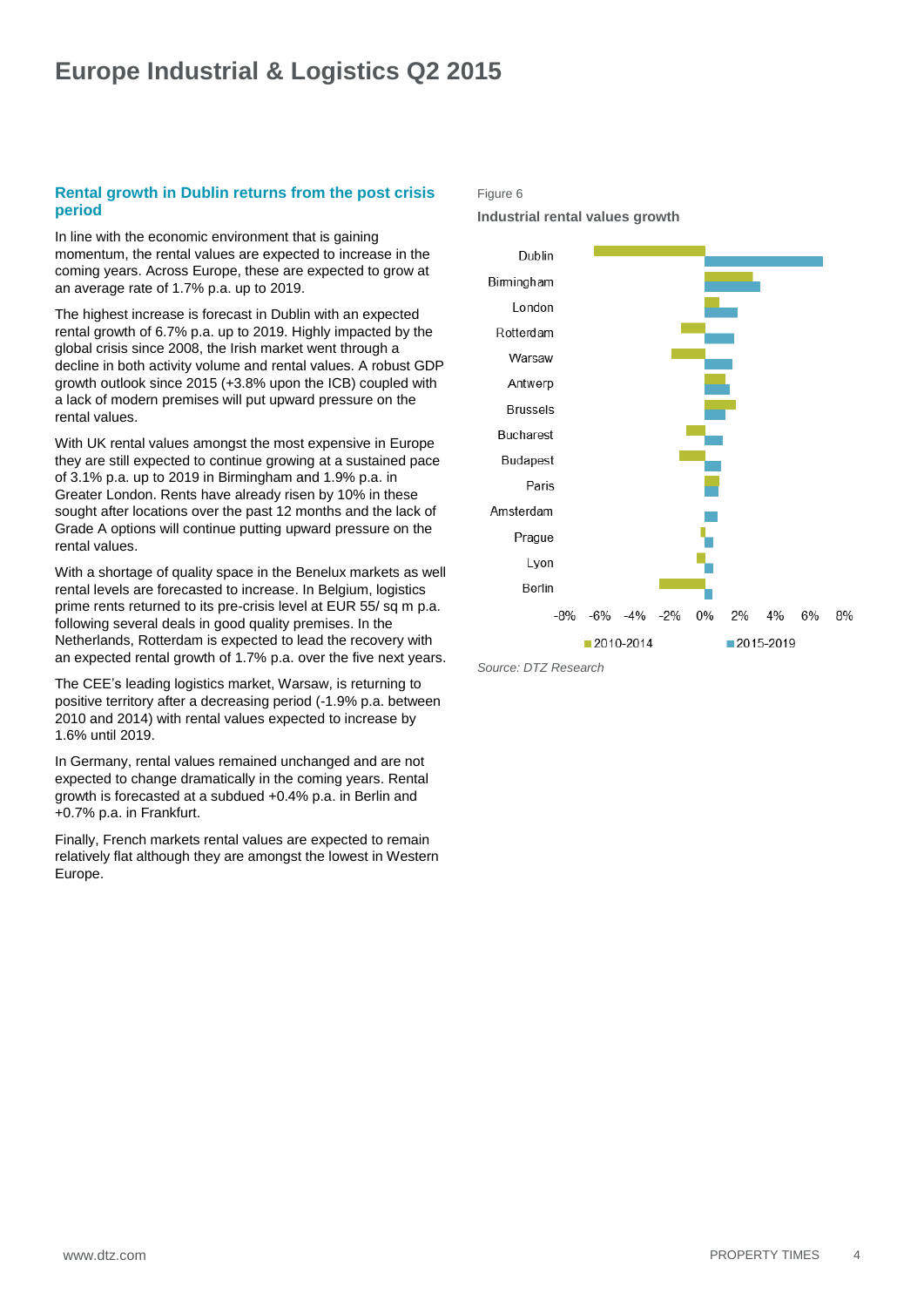# **Investment market**

# **European industrial market remained strong**

The European industrial investment market maintained its momentum with EUR 4.2bn of transactions closed in Q2 2015. It was the sixth quarter in a row with an investment volume of more than EUR 4bn, an unprecedented growth pattern. With almost EUR 9bn invested in the first half of the year, 2015 is in line with the 2014 performance, which was a decade record year for the European industrial market with EUR 21.7bn signed (Figure 7).

Nevertheless, the industrial sector's market share sharply shrunk in an improving global commercial real estate investment market passing from 13% in H1 2014 to only 8% in H1 2015. The industrial sector remains a specialists' playground or an asset diversification tool.

As for the other asset classes, the UK is the main European investment spot with EUR 3.1bn transacted in H1 2015 (-7% in one year). Germany followed with EUR1.7bn of investment. The Nordics built upon their strong 2014 performance with EUR1.5bn invested in H1 2015, the equivalent of the average full-year volume registered over the past decade in this subregion. By way of an example, a Swedish 28-asset portfolio changed hands in Q2 2015 for a total amount of EUR 474m.

The most improving market was Southern Europe with EUR 1bn invested in the first half of 2015. It is almost five times the volume recorded in the same period in 2014 and already almost twice the usual full-year volume exchanged on this submarket over the past decade. Here again, a large portfolio deal boosted the market with the acquisition by CERBERUS CAPITAL MANAGEMENT of a EUR 323m industrial assets portfolio from the UNICREDIT bank in Italy.

## **Non-European investors increasingly active**

Almost absent from the industrial investment market during the crisis peak, international investors have shown a steadily growing interest for the asset class since then. 2014 was a record year with EUR 5.9bn of capital flows coming from outside of Europe. 2015 increased still further with EUR 2.7bn acquired by non-Europeans in the first six months, a 16% increase in comparison with the same period in 2014.

These investors remained mainly focused on the core markets with the bulk of their acquisitions taking place in the UK and Germany.

Nevertheless, the industrial market remained dominated by European players even if their market share shrank to 69% in H1 2015 from 76% in H1 2014. They acquired EUR 4.7bn in their domestic market but also EUR 1.4bn into their European neighbours markets. The Nordics particularly benefited from these European cross-border investments with domestic investors which do not hesitate to invest in their neighbours markets, as for the aforementioned deal with money from Denmark acquiring a Swedish portfolio.

### Figure 7



*Source: DTZ Research*



**European industrial investment market, €bn**



*Source: DTZ Research*

Figure 9

**European industrial investment market, €Bn** 25  $20$ 15  $10$ 5  $\Omega$ 2 2014 2015 Q1.02-2014 2009 2008 2010 2007 2011 2012 2013 2014

■ European

*Source: DTZ Research*

Domestic

Non-European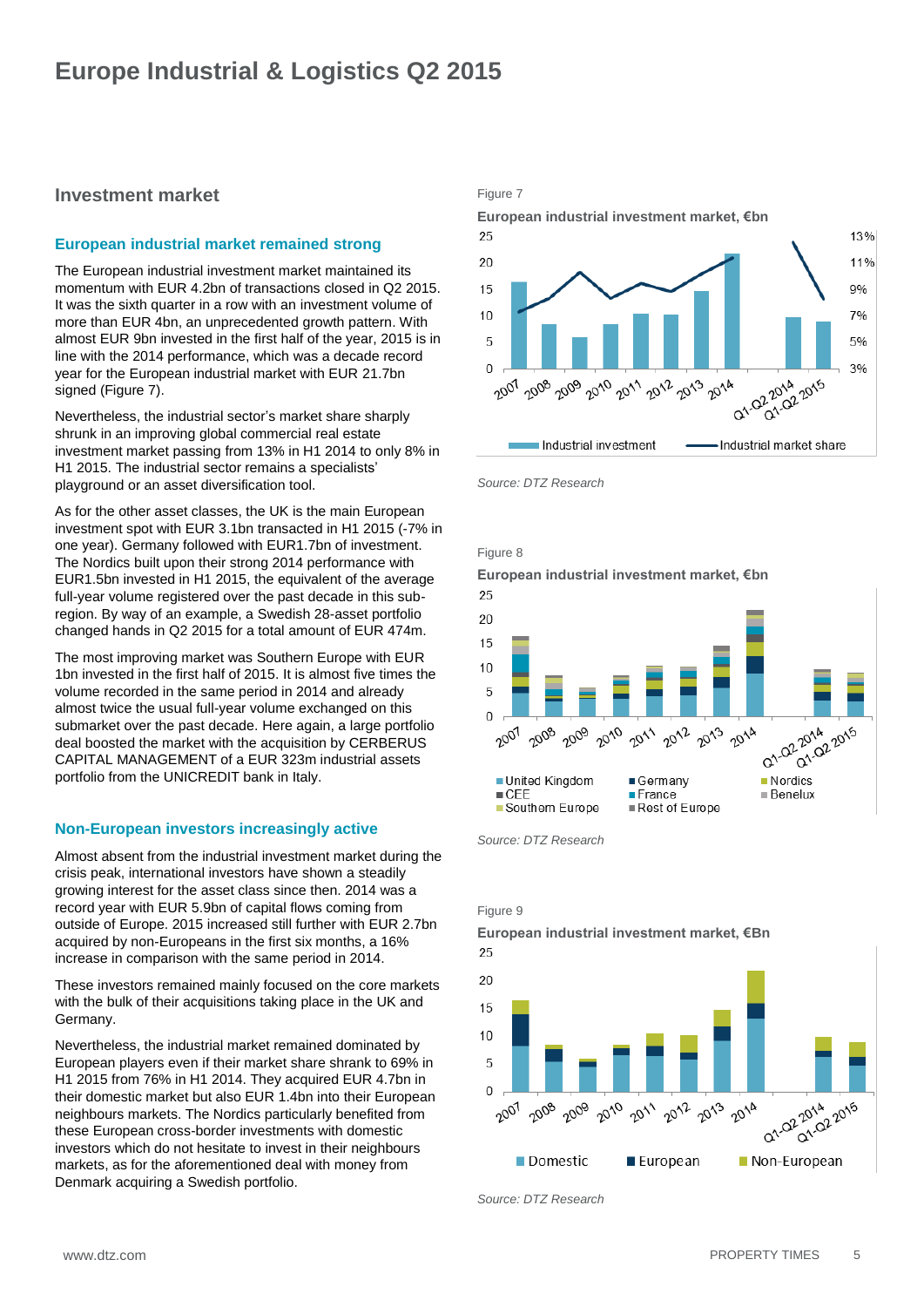# <span id="page-5-0"></span>**Yields**

### **In the core markets yield compression should come to an end by the end of the year**

Investors are still showing a strong appetite for the industrial sector. Looking for higher yields (Figure 11) and a positive outlook on income returns, they are facing a lack of opportunities available in the market, putting upward pressure on prices. Prime yields decreased by an average of 15 bps over the course of Q2 2015, and by 30 bps since the beginning of the year.

Nevertheless, yields are stabilising in half of the markets covered, notably in Belgium and France. By contrast, after a pause in Q1 2015, yields dropped in Germany by an average 75 bps in Q2 2015.

Given the strong demand from investors, yields have also come in both in London and the main UK regional markets such as Birmingham and Manchester, by 25 bps in Q2 2015.

If the yield gap with other asset classes remains relatively important, industrial prime yields are now close to their historical low in the bulk of the European markets (Figures 10 and 11).

Room for further yield compression is almost non-existent. 23 markets out of the 58 that we monitor have already hit their historical low point. In the core markets we expect that the current yield compression cycle is coming to an end and forecast that yields will move upwards in the second part of 2015. In the more peripheral markets such as Southern Europe and CEE, the markets are expected to lag by few quarters and to stabilise only in 2017.

# Figure 10

**European prime industrial yields**





#### Figure 11

**Prime yield spread between industrial and other asset classes – in basis points**



*Source: DTZ Research*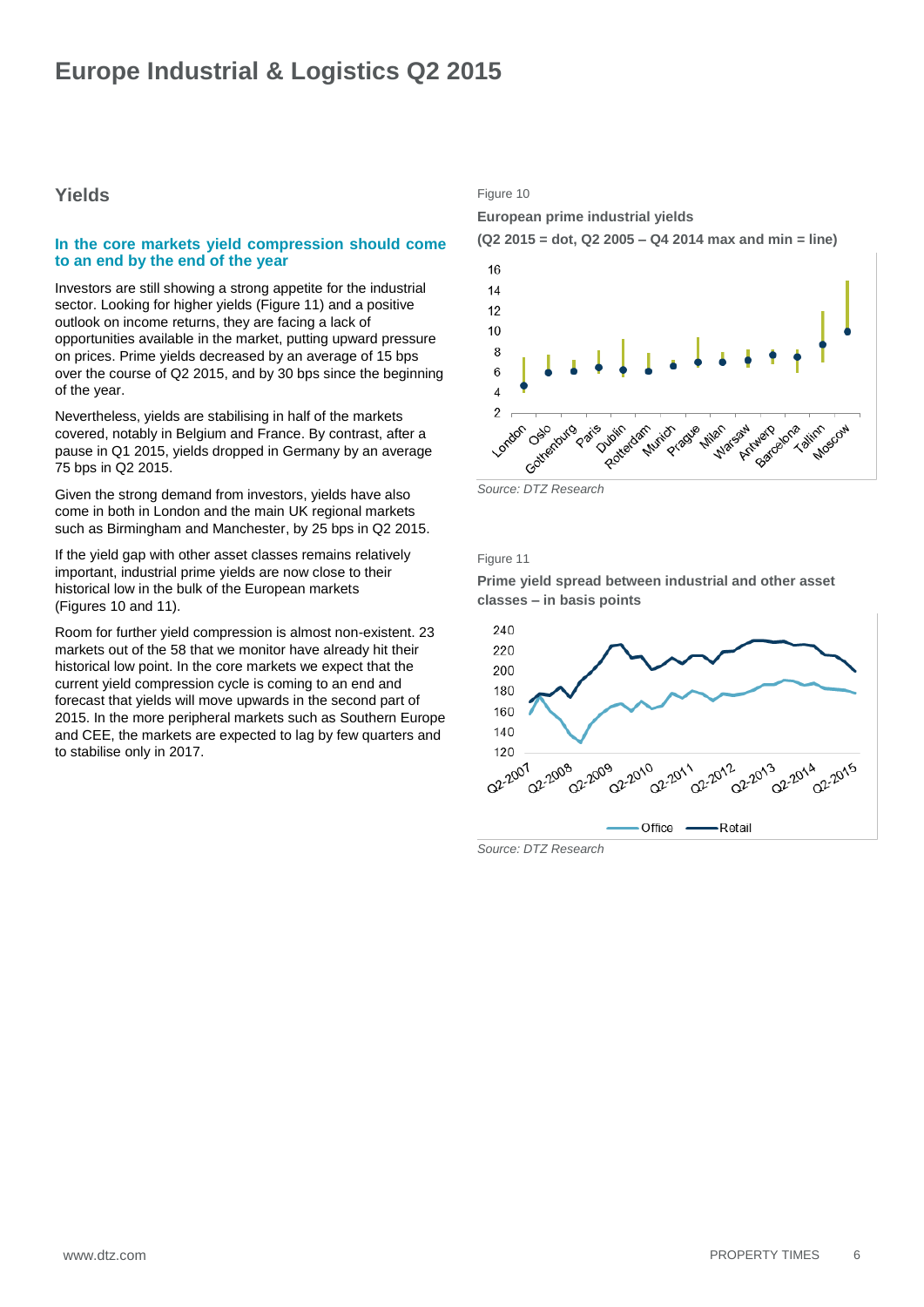# <span id="page-6-0"></span>**Definitions**

# **Classification**

Warehouses are classified according to their technical characteristics (hardness at ground level, unimpeded height, etc.), their accessibility (distance from the motorway, not being shut into an urban area), and their capacity for growth (adaptation to present and future ICPE standards and to the constraints of insurers).

## **New building**

A building that has never been used. Also called "first-hand" in contrast with "second-hand" buildings

### **Non-speculative building**

A building for which all the steps preliminary to launching the project have been taken (purchase of the land, preparatory studies, obtaining of the building permit, etc.), while actual construction will only begin once a user has committed to all or part of the project.

### **Old or second-hand building**

A building that has already been occupied by a user. Also called "second-hand" buildings in contrast with "first-hand" or new buildings.

## **Operating licences**

Licences required to operate a warehouse building. There are around a hundred different kinds, the most frequent being numbered as follows: 1510 (Covered warehouses), 1530 (Wood and/or paper stocks), 2662 (Honeycombed Plastics storage), 2663 (Storage of manufactured plastics, tires), 1412 (Container storage of flammable gases or aerosols), and 1432 (Container storage of inflammable liquids).

### **Owner-occupier project**

A building whose occupier is the owner

# **Speculative building**

A building whose construction is begun without previous sale or letting to one or several users.

#### **Take-up**

The total deals, whether rentals or sales, carried out by users, including pre-let, turnkey rentals, and owner-occupier projects.

## **Turn-key transaction**

A building whose construction begins after a definite commitment from an occupier/tenant, even if a developer's project existed previously without construction having begun. These operations are included in take-up only when the preconditions (such as permits and financing) have been fulfilled.

### **Warehouse**

.

A building for stocking, distribution, or light assembly. Such premises are ranked in different categories: Class A for a highly functional or "new generation" warehouse, Class B for a building up to the standards of a modern warehouse, and Class C which includes all other warehouse buildings. Classification is done according to a number of criteria, such as the building's construction date, ceiling height, manoeuvring area, hardness of the floor, etc.